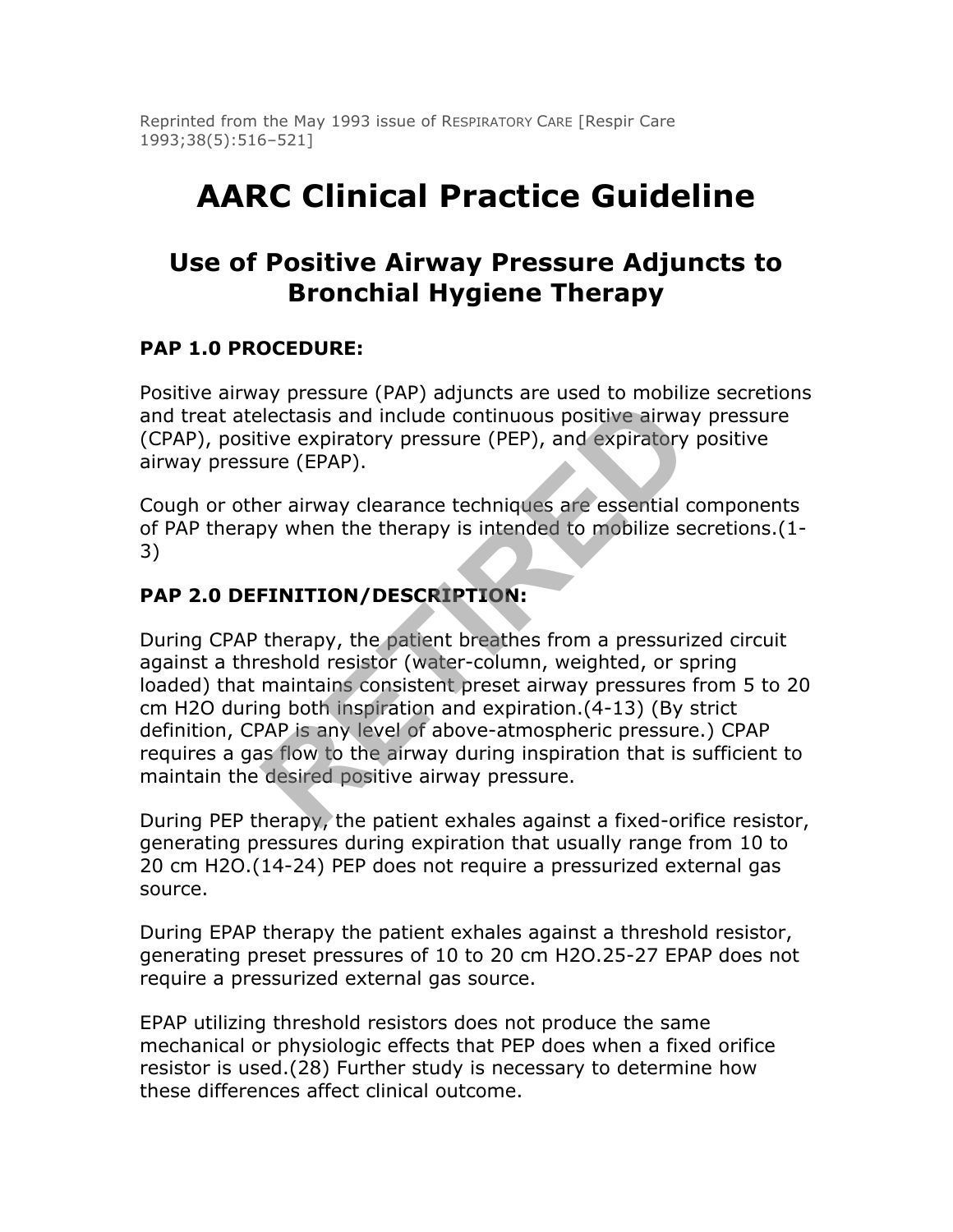## **PAP 3.0 SETTINGS:**

- **3.1** Critical care
- **3.2** Acute care inpatient
- **3.3** Extended-care and transitional-care facilities

**3.4** Home care

**3.5** Outpatient

## **PAP 4.0 INDICATIONS:**

**4.1**To reduce air trapping in asthma and COPD(16,29-31)

**4.2**To aid in mobilization of retained secretions (in cystic fibrosis and chronic bronchitis)(14,15,17-24,32,33)

**4.3**To prevent or reverse atelectasis(6-13,34-36)

**4.4**To optimize delivery of bronchodilators in patients receiving bronchial hygiene therapy(37,38)

## **PAP 5.0 CONTRAINDICATIONS:**

Although no absolute contraindications to the use of PEP, CPAP, or EPAP mask therapy have been reported,4,39 the following should be carefully evaluated before a decision is made to initiate PAP mask therapy. Reflexive decreases (c) 13,31 35<br>ize delivery of bronchodilators in patients rece<br>giene therapy(37,38)<br>**RITRAINDICATIONS:**<br>absolute contraindications to the use of PEP, (<br>herapy have been reported, 4,39 the following<br>luate

**5.1** Patients unable to tolerate the increased work of breathing (acute asthma, COPD)

- **5.2** Intracranial pressure (ICP) > 20 mm Hg
- **5.3** Hemodynamic instability(4)
- **5.4**Recent facial, oral, or skull surgery or trauma4
- **5.5** Acute sinusitis(39)
- **5.6** Epistaxis
- **5.7** Esophageal surgery
- **5.8**Active hemoptysis(39)
- **5.9** Nausea

**5.10** Known or suspected tympanic membrane rupture or other middle ear pathology

**5.11** Untreated pneumothorax

## **PAP 6.0 HAZARDS/COMPLICATIONS:**

**6.1** Increased work of breathing(4) that may lead to hypoventilation and hypercarbia

- **6.2** Increased intracranial pressure
- **6.3** Cardiovascular compromise
- **6.3.1** myocardial ischemia

**6.3.2** decreased venous return(4)

**6.4** Air swallowing,(4) with increased likelihood of vomiting and aspiration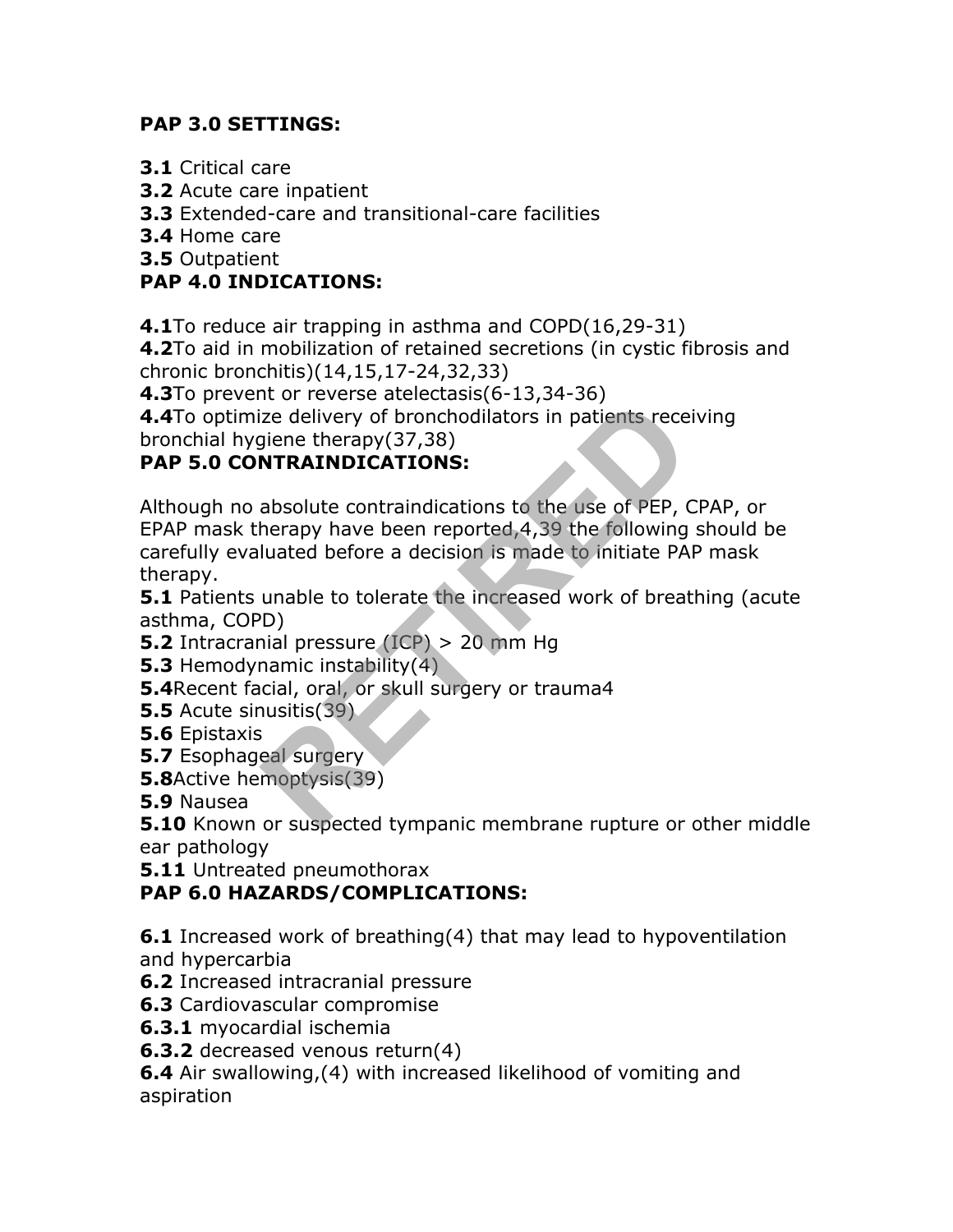**6.5** Claustrophobia(4)

**6.6** Skin break down and discomfort from mask(4)

**6.7** Pulmonary barotrauma(4)

## **PAP 7.0 LIMITATIONS OF METHOD:**

**7.1** PAP therapies for bronchial hygiene require spontaneously breathing patients.

**7.2** CPAP is an equipment-intensive procedure requiring an external positive pressure gas source or compressor and considerable training of personnel for proper setup and maintenance. These factors make CPAP more expensive and less portable than other PAP alternatives.

#### **PAP 8.0 ASSESSMENT OF NEED:**

The following should be assessed together to establish a need for PAP therapy:

**8.1** Sputum retention not responsive to spontaneous or directed coughing

**8.2** History of pulmonary problems treated successfully with postural drainage therapy

**8.3** Decreased breath sounds or adventitious sounds suggesting secretions in the airway

**8.4** Change in vital signs-increase in breathing frequency, tachycardia **8.5** Abnormal chest radiograph consistent with atelectasis, mucus plugging, or infiltrates

**8.6** Deterioration in arterial blood gas values or oxygen saturation **PAP 9.0 ASSESSMENT OF OUTCOME:**

**9.1** *Change in sputum production*--if PEP does not increase sputum production in a patient who produces > 30 mL/day of sputum without PEP, the continued use of PEP may not be indicated. I should be assessed together to establish a net<br>retention not responsive to spontaneous or dil<br>of pulmonary problems treated successfully wir<br>rapy<br>red breath sounds or adventitious sounds sugge<br>the airway<br>in vital signs-i

**9.2** *Change in breath sounds*--with effective therapy, breath sounds may clear or the movement of secretions into the larger airways may cause an increase in adventitious breath sounds. The increase in adventitious breath sounds is often a marked improvement over no (or diminished) breath sounds. Note any effect that coughing may have had on the breath sounds.

**9.3** *Patient subjective response to therapy*--the caregiver should ask the patient how he or she feels before, during, and after therapy. Feelings of pain, discomfort, shortness of breath, dizziness, and nausea should be considered in modifying and stopping therapy. Improved ease of clearing secretions and increased volume of secretions during and after treatments support continuation.

**9.4** *Change in vital signs*--moderate changes in respiratory rate and/or pulse rate are expected. Bradycardia, tachycardia, increasingly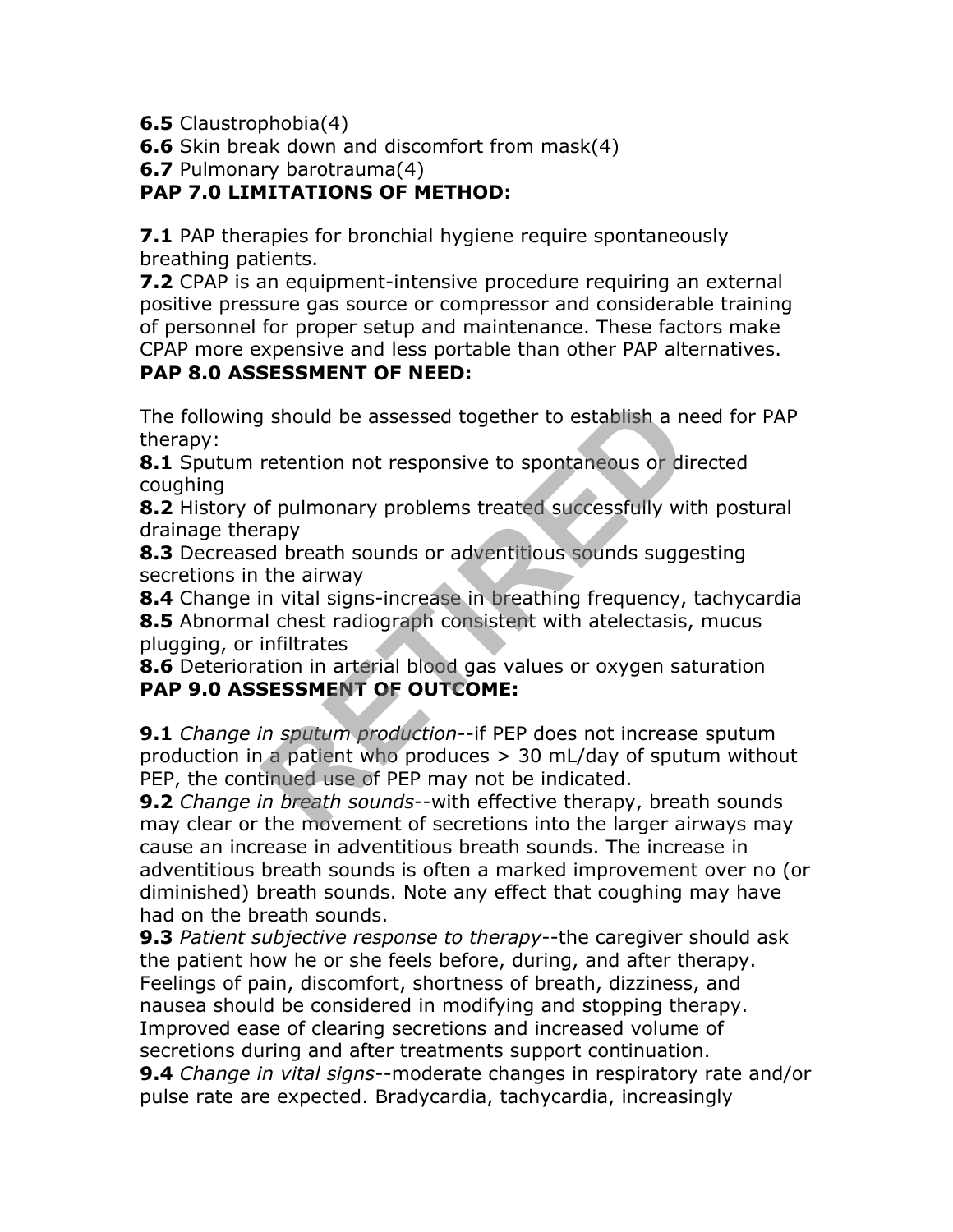irregular pulse, or a drop or dramatic increase in blood pressure are indications for stopping therapy.

**9.5** *Change in chest radiograph*--resolution or improvement of atelectasis and localized infiltrates may be slow or dramatic.

**9.6** *Change in arterial blood gas values or oxygen saturation*--normal oxygenation should return as atelectasis resolves.

## **PAP 10.0 RESOURCES:**

## **10.1 Equipment:**

**10.1.1** *PEP*--Fixed orifice resistor capable of developing 10 to 20 cm H2O pressure during passive expiration, with one-way valves allowing unobstructed inspira-tion.(39,41,42)

**10.1.2** *CPAP*--Threshold resistor capable of developing 5 to 20 cm H2O pressure, with a source of gas flow sufficient to maintain the desired level of pressure during inspiration, at desired FIO2 (requiring flowrater or blender, reservoir bag on inspiratory line, or an adjustable demand valve) Intestion resistor equals of developing 5 c<br>e, with a source of gas flow sufficient to maint<br>of pressure during inspiration, at desired FIO.<br>blender, reservoir bag on inspiratory line, or a<br>e)<br>---Threshold resistor capable

**10.1.3** *EPAP*--Threshold resistor capable of developing pressures of 10 to 20 cm H2O, with a one-way valve that allows gas at ambient pressure to enter airway on inspiration and directs exhaled gas through the threshold resistor(28)

**10.1.4** Transparent mask or mouthpiece(12,39)

**10.1.5** Manometer for initial adjustments of resistor size and/or gas flow(39)

**10.1.6** Tissues and emesis basin or container for collecting or disposing of expectorated sputum

10.1.7 Gloves, goggles, gown, and mask

**10.2 Personnel:** A spectrum of education and skill levels is required for personnel who administer PEP, CPAP, or EPAP therapy. Different clinical situations warrant the degree of training necessary to provide optimal respiratory care:

**10.2.1** Level-I personnel are responsible for ongoing assessment and care of unstable patients. Their demonstrated skills and knowledge should include

**10.2.1.1** proper use and limitations of equipment;

**10.2.1.2** ability to assess patient condition and response to therapy;

**10.2.1.3** performance of physical examination (auscultation and vital signs);

**10.2.1.4** understanding of effects of increased expiratory pressure on ventilation, perfusion, and sputum mobilization;

**10.2.1.5** understanding of procedures, indications, and contraindications, and hazards for PEP, CPAP, and EPAP;

**10.2.1.6** ability to demonstrate dia-phragmatic breathing and relaxation, and to direct coughing;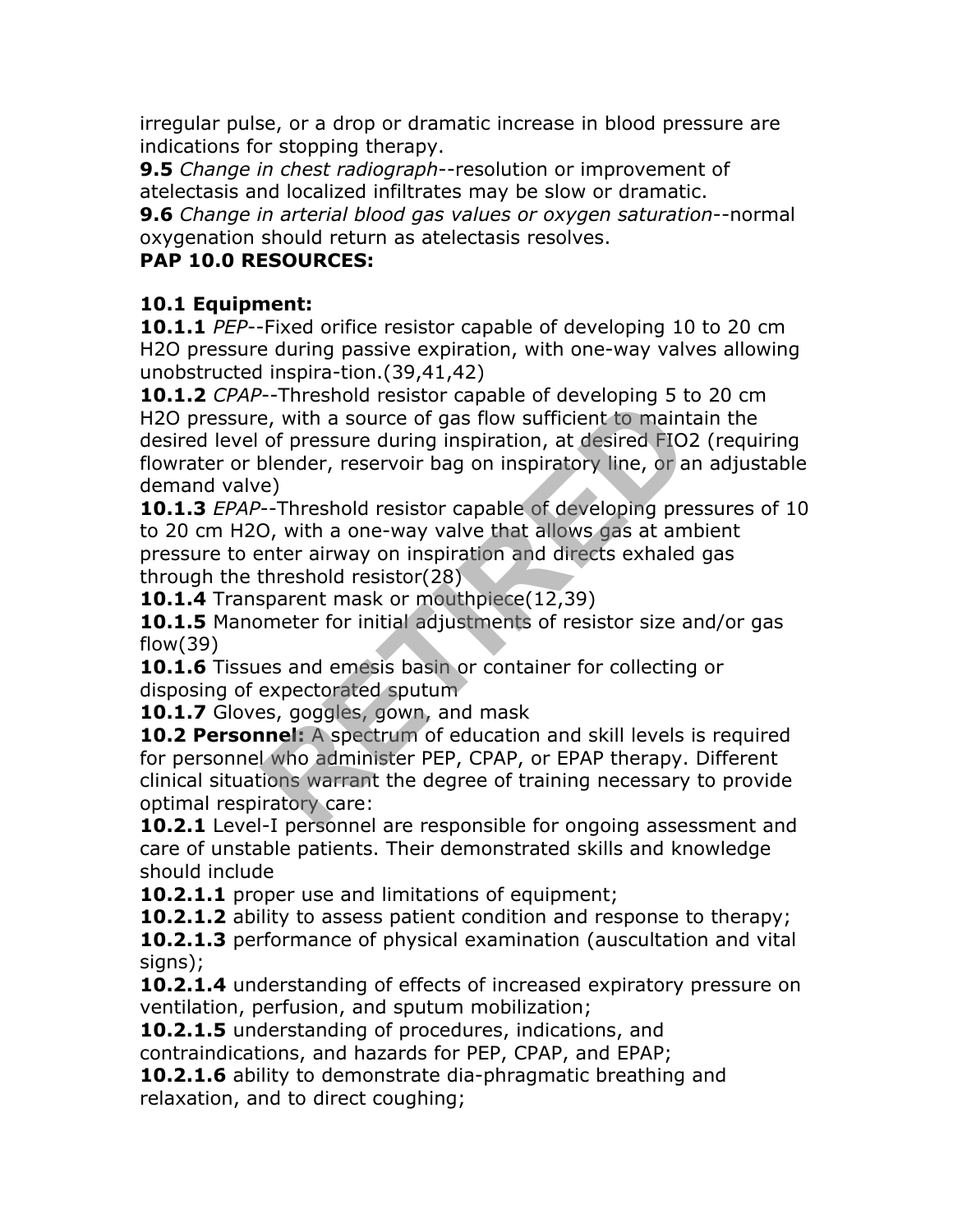**10.2.1.7** ability to monitor effects of and subject response to changes in expiratory airway pressure;

**10.2.1.8** understanding of and compliance with Universal Precautions and infection control standards related to cleaning equipment, maintaining equipment, and handling of secretions.

**10.2.2** Level-II personnel should possess all Level-I skills and knowledge plus

**10.2.2.1** ability to perform initial assessment of patient, initiate therapy and assess patient response and tailor therapy to patient needs.

**10.2.2.2** ability to negotiate care plan and modifications with physician and health care team

**10.2.2.3** ability to instruct patient, family, or caregiver in goals of therapy and

**10.2.2.3.1** proper technique for administration,

**10.2.2.3.2** proper use of equipment,

**10.2.2.3.3** cleaning of equipment,

**10.2.2.3.4** breathing patterns and cough techniques,

**10.2.2.3.5** modification of technique in response to adverse reactions,

**10.2.2.3.6** modification of duration or frequency in response to severity of symptoms.

**10.2.3** Level III: Self-administration of PEP, EPAP, or CPAP--the patient who is to self-administer treatment should demonstrate Interpretential parameters, ranny, or caregiver in<br>proper technique for administration,<br>proper use of equipment,<br>modification of technique in response to adver-<br>modification of duration or frequency in respont<br>modification

**10.2.3.1** proper technique for adminis-tration,

**10.2.3.2** proper use of equipment,

**10.2.3.3** appropriate breathing patterns and cough techniques,

**10.2.3.4** ability to modify technique in response to adverse reactions,

**10.2.3.5** ability to modify duration or frequency in response to severity of symptoms.

## **PAP 11.0 MONITORING:**

Items from the following list should be chosen as is appropriate for monitoring a specific patient's response to PAP.

11.1 Patient subjective response--pain, discomfort, dyspnea, response to therapy

**11.2** Pulse rate and cardiac rhythm (if EKG is available)

**11.3** Breathing pattern and rate, symmetrical lateral costal expansion, synchronous thoraco-abdominal movement

**11.4** Sputum production (quantity, color, consistency, and odor)

**11.5** Mental function

**11.6** Skin color

**11.7** Breath sounds

**11.8** Blood pressure

**11.9** Pulse oximetry (if hypoxemia with procedure has been previously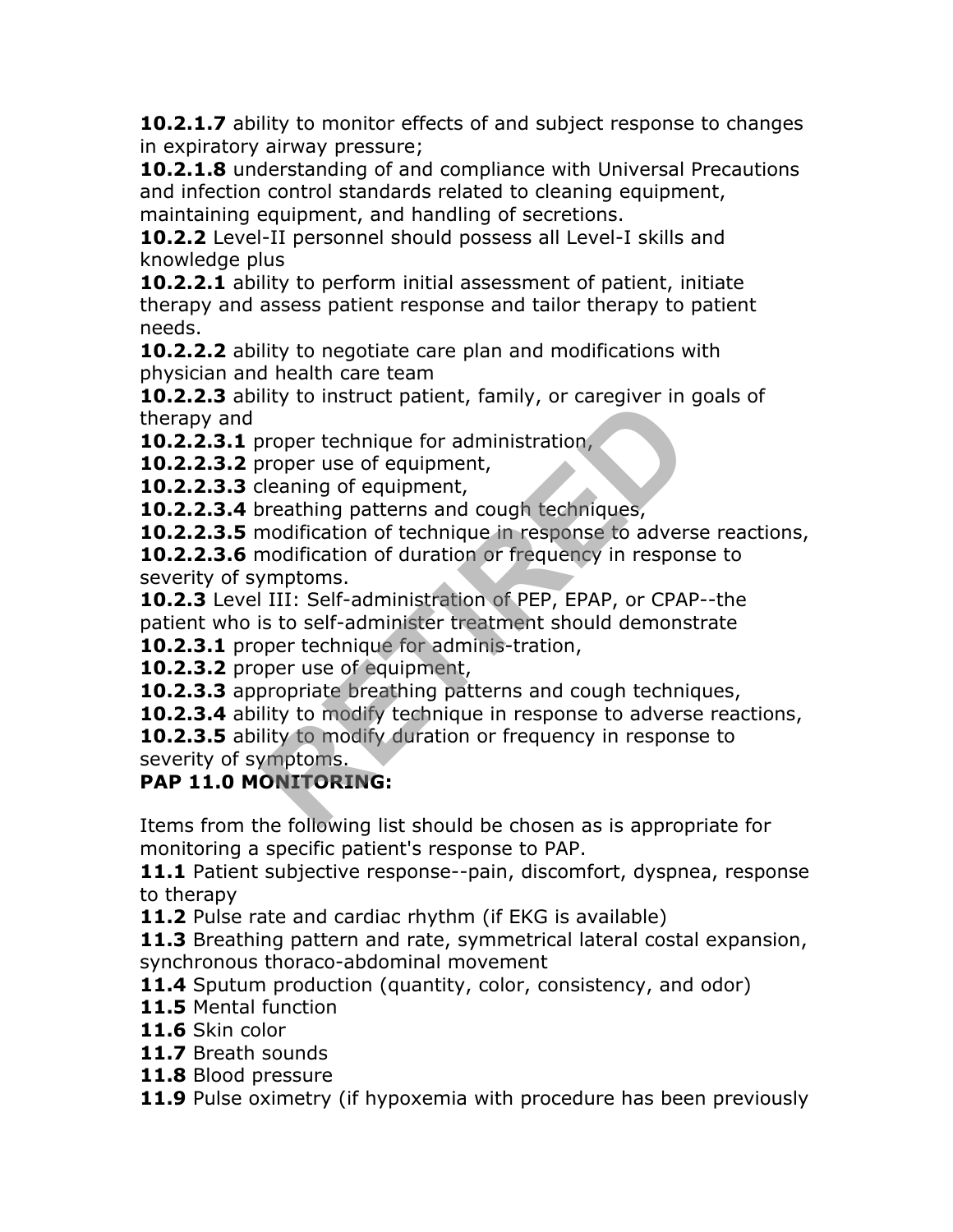demonstrated or is suspected); blood gas analysis (if indicated) **11.10** Intracranial pressure (ICP) in patients for whom ICP is of critical importance.

## **PAP 12.0 FREQUENCY:**

**12.1** *Critical Care*--from once per hour(43) to once every 6 hours, for intermittent PAP as tolerated. PAP order should be re-evaluated at least every 24 hours based on assessment made during and following each treatment.

#### **12.2** *Acute/Domiciliary Care*

**12.2.1** Common strategies for PAP vary from twice to four times daily, with frequency determined by assessment of patient response to therapy.

**12.2.2** PAP orders for acute care patients should be reevaluated at least every 72 hours based on patient response to therapy or with any change of patient status.

**12.2.3** Domiciliary patients should be reevaluated periodically and with any change of status.

## **PAP 13.0 INFECTION CONTROL ISSUES:**

**13.1** Observe Universal Precautions as appropriate. (44)

**13.2** Follow guidelines for prevention of transmission of tuberculosis in health care settings.(45)

**13.3** Observe all infection control guidelines posted for specific patient. 13.4 Disinfect any reusable equipment (according to manufacturer's recommendations) between patients.

## *Bronchial Hygiene Guidelines Committee:*

*Lana Hilling RCP CRTT,* Chairman, Concord CA *Eric Bakow MA RRT,* Pittsburgh PA *James Fink MS RCP RRT,* San Francisco CA *Chris Kelly BA RCP RRT,* Oakland CA *Dennis Sobush MA PT,* Milwaukee WI *Peter A Southorn MD,* Rochester MN orders for acute care patients should be reeva<br>
2 hours based on patient response to therapy<br>
tient status.<br>
Ciliary patients should be reevaluated periodic<br>
nge of status.<br> **RECTION CONTROL ISSUES:**<br>
e Universal Precautio

## **REFERENCES**

- 1. Pavia D. The role of chest physiotherapy in mucus hypersecretion. Lung 1990;168(Suppl):614-621.
- 2. Webber BA, Hofmeyr JL, Morgan MD, Hodson ME. Effects of postural drainage, incorporating the forced expiration technique, on pulmonary function in cystic fibrosis. Br J Dis Chest 1986;80(4):353-359.
- 3. Sutton PP, Lopez-Vidriero MT, Pavia D, Newman SP, Clay MM, Webber B, Parker RA, Clarke SW. Assessment of percussion, vibratory-shaking and breathing exercises in chest physiotherapy. Eur J Respir Dis 1985; 66(2):147-152.
- 4. Branson RD, Hurst JM, DeHaven CB. Mask CPAP: state of the art.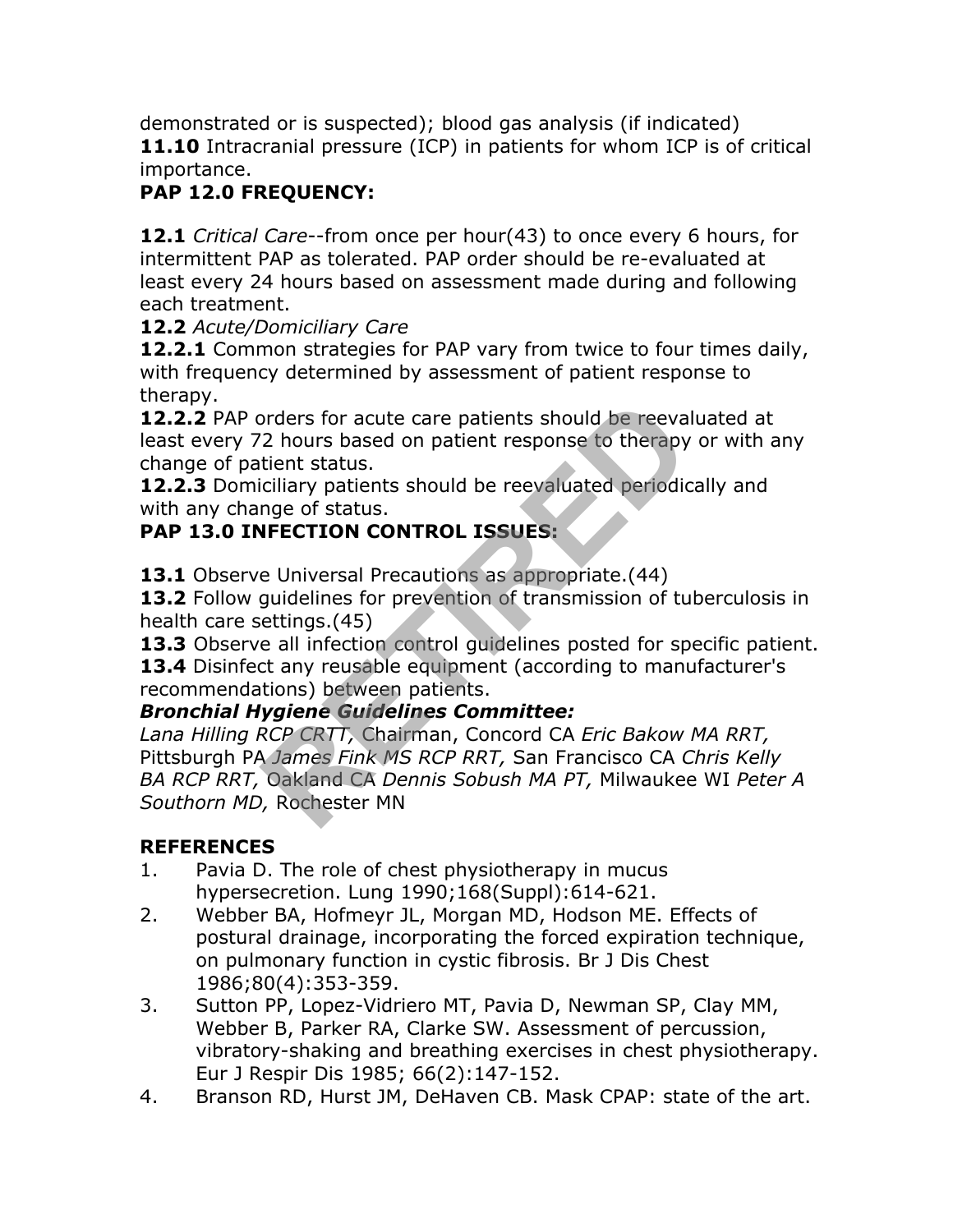Respir Care 1985;30:846-857.

- 5. Garrard CS, Shah M. The effects of expiratory positive airway pressure on function residual capacity in normal subjects. Crit Care Med 1978;6:320-322.
- 6. Andersen JB, Olesen KP, Eikard E, Jansen E, Qvist J. Periodic continuous positive airway pressure, CPAP, by mask in the treatment of atelectasis: a sequential analysis. Eur J Respir Dis 1980;61:20-25.
- 7. Carlsson C, Sonden B, Thylen U. Can postoperative continuous positive airway pressure (CPAP) prevent pulmonary complications after abdominal surgery? Intensive Care Med 1981;7:225-229.
- 8. Stock MC, Downs JB. Administration of continuous positive airway pressure by mask. Acute Care 1983/84;10:184-188.
- 9. Stock MC, Downs JB, Corkran ML. Pulmonary function before and after prolonged continuous positive airway pressure by mask. Crit Care Med 1984;12:973-974.
- 10. Stock MC, Downs JB, Cooper RB, Lebenson IM, Cleveland J, Weaver DE, Alster JM, Imrey PB. Comparison of continuous positive airway pressure, incentive spirometry, and conservative therapy after cardiac operations. Crit Care Med 1984;12:969- 972. <sup>1</sup>C, Downs 3D. Administration of continuous per<br>pressure by mask. Acute Care 1983/84;10:18<br>MC, Downs JB, Corkran ML. Pulmonary functio<br>rolonged continuous positive airway pressure<br>re Med 1984;12:973-974.<br>MC, Downs JB, Coo
- 11. Stock MC, Downs JB, Gauer PK, Alster JM, Imrey PB. Prevention of postoperative pulmonary complications with CPAP, incentive spirometry, and conservative therapy. Chest 1985;87:151-157.
- 12. Lindner KH, Lotz P, Ahnefeld FW. Continuous positive airway pressure effect on functional residual capacity, vital capacity and its subdivisions. Chest 1987;92(1):66-70.
- 13. Paul WL, Downs JB. Postoperative atelectasis: intermittent positive pressure breathing, incentive spirometry, and face-mask positive end-expiratory pressure. Arch Surg 1981;116:861-863.
- 14. Falk M, Kelstrup M, Andersen JB, Kinoshita T, Falk P, Stovring S, Gothgen I. Improving the ketchup bottle method with positive expiratory pressure, PEP, in cystic fibrosis. Eur J Respir Dis 1984;65:423-432.
- 15. Tonnesen P, Stovring S. Positive expiratory pressure (PEP) as lung physiotherapy in cystic fibrosis: a pilot study. Eur J Respir Dis 1984;65:419-422.
- 16. Groth S, Stafanger G, Dirksen H, Andersen JB, Falk M, Kelstrup M. Positive expiratory pressure (PEP-mask) physiotherapy improves ventilation and reduces volume of trapped gas in cystic fibrosis. Bull Eur Physiopathol Respir 1985;21:339-343.
- 17. Hofmeyr JL, Webber BA, Hodson ME. Evaluation of positive expiratory pressure as an adjunct to chest physiotherapy in the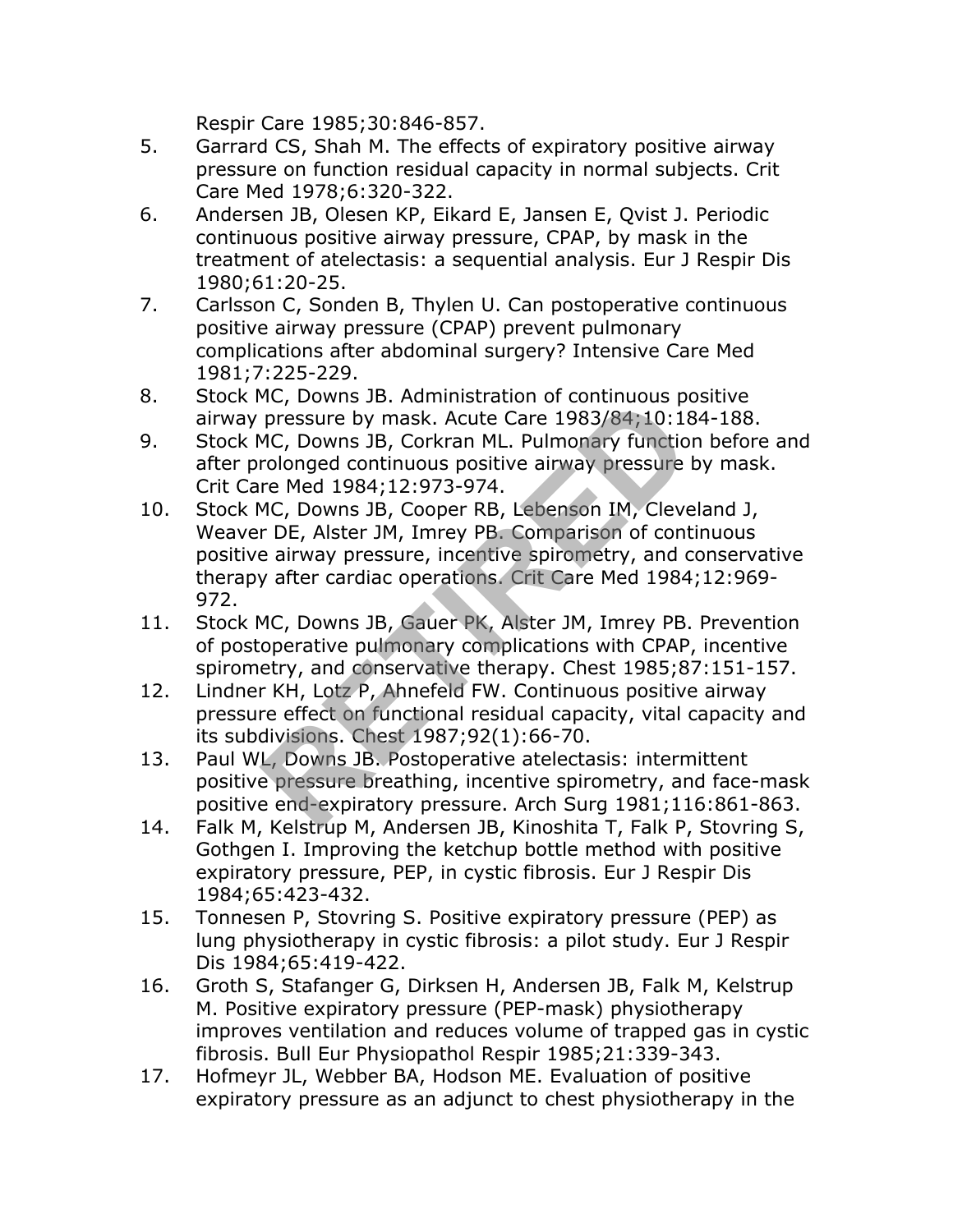treatment of cystic fibrosis. Thorax 1986;41(12):951-954.

- 18. Tyrrell JC, Hiller EJ, Martin J. Face mask physiotherapy in cystic fibrosis. Arch Dis Child 1986;61(6): 598-600.
- 19. Oberwaldner B, Evans JC, Zach MS. Forced expirations against a variable resistance: a new chest physiotherapy method in cystic fibrosis. Pediatr Pulmonol 1986;2(6): 358-367.
- 20. Van Asperen PP, Jackson L, Hennessy P, Brown J. Comparison of a positive expiratory pressure (PEP) mask with postural drainage in patients with cystic fibrosis. Aust Paediatr J 1987;23(5):283- 284.
- 21. Kaminska TM, Pearson SB. A comparison of postural drainage and positive expiratory pressure in the domicilliary management of patients with chronic bronchial sepsis. Physiotherapy 1988;74(5):251-254.
- 22. Davidson AGF, McIlwaine PM, Wong LTK, Pirie GE, Nakielna EM. Comparison of positive expiratory pressure and autogenic drainage with conventional percussion and drainage techniques (abstract). Pediatr Pulmonol l988;137(Suppl 2):NEED PAGE NOS. <sup>2</sup>4(5):251-254.<br>
24(5):251-254.<br>
24(5):251-254.<br>
In AGF, McIlwaine PM, Wong LTK, Pirie GE, Nixison of positive expiratory pressure and auto<br>
ge with conventional percussion and drainage<br>
and AC, O'Neill D, Beattie F, Eval
- 23. Steen HJ, Redmond AO, O'Neill D, Beattie F. Evaluation of the PEP mask in cystic fibrosis. Acta Paediatr Scand 1991;80(1):51- 56.
- 24. Oberwaldner B, Theissl B, Rucker A, Zack MS. Chest physiotherapy in hospitalized patients with cystic fibrosis: a study of lung function effects and sputum production. Eur Respir J 1991;4(2):152-158.
- 25. Katz JA. PEEP and CPAP in perioperative respiratory care. Respir Care 1984;29(6):614-629.
- 26. Schlobohm RM, Falltrick RT,Quan SF, Katz JA. Lung volumes, mechanics, and oxygenation during spontaneous positivepressure ventilation: the advantage of CPAP over EPAP. Anesthesiology 1981;55:416-422.
- 27. Douglas ME, Downs JB. Cardiopulmonary effects of PEEP and CPAP (special correspondence). Anesth Analg (Cleve) 1978;57:346-350.
- 28. Lieberman JA, Tarnow J, Cohen NH. Comparison of a fixed-orifice and threshold-resistor for the delivery of positive expiratory pressure to nonintubated patients (abstract). Chest 1992;102(Suppl):97S.
- 29. Petrof BJ, Calderini E, Gottfried SB. Effect of CPAP on respiratory effort and dyspnea during exercise in severe COPD. J Appl Physiol 1990;69(1):179-188.
- 30. Martin JG, Shore S, Engel LA. Effect of continuous positive airway pressure on respiratory mechanics and pattern of breathing in induced asthma. Am Rev Respir Dis 1982;126:812-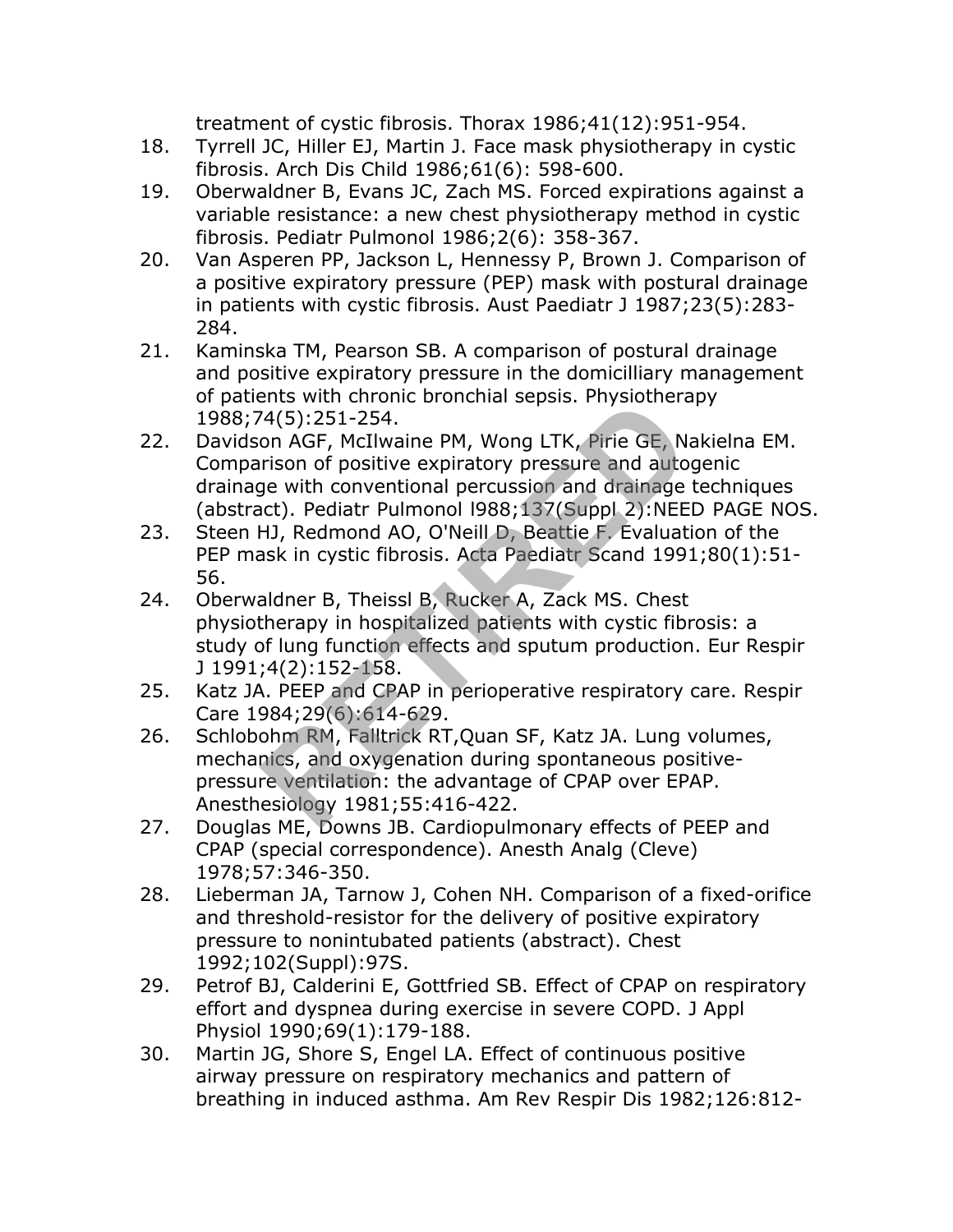817.

- 31. Mansel JK, Stogner SW, Norman JR. Face-mask CPAP and sodium bicarbonate infusion in acute, severe asthma and metabolic acidosis. Chest 1989;96:943-944.
- 32. van Hengstum M, Festen J, Beurskens C, Hankel M, van den Broek W, Buijs W, Corstens F. The effect of positive expiratory pressure versus forced expiration technique on tracheobronchial clearance in chronic bronchitis. Scand J Gastroenterol Suppl 1988;143:114-118.
- 33. Christensen EF, Nedergaard T, Dahl R. Long-term treatment of chronic bronchitis with positive expiratory pressure mask and chest physiotherapy. Chest 1990;97(3): 645-650.
- 34. Campbell T, Ferguson N, McKinlay RGC. The use of a simple selfadministered method of positive expiratory pressure (PEP) in chest physiotherapy after abdominal surgery. Physiotherapy 1986;72:498-500.
- 35. Frolund L, Madsen F. Self-administered prophylactic postoperative positive expiratory pressure in thoracic surgery. Acta Anaesthesiol Scand 1986;30:381-385.
- 36. Ricksten SE, Bengtsson A, Soderberg C, Thorden M, Kvist H. Effects of periodic positive airway pressure by mask on postoperative pulmonary function. Chest 1986;89:774-781.
- 37. Andersen JB, Klausen NO. A new mode of administration of nebulized bronchodilator in severe broncho-spasm. Eur J Respir Dis Suppl 1982;119:97-100.
- 38. Frischknecht-Christensen E, Norregaard O, Dahl R. Treatment of bronchial asthma with terbutaline inhaled by conespacer combined with positive expiratory pressure mask. Chest 1991;100(2):317-321. en 1, Leydson N, Hekling Noc. The use of a<br>stered method of positive expiratory pressure<br>hysiotherapy after abdominal surgery. Physio<br>2:498-500.<br>L, Madsen F. Self-administered prophylactic<br>erative positive expiratory press
- 39. Mahlmeister MJ, Fink JB, Hoffman GL, Fifer LF. Positiveexpiratory-pressure mask therapy: theoretical and practical considerations and a review of the literature. Respir Care 1991;36(11):1218-1230.
- 40. O'Donohue WJ Jr. National survey of the usage of lung expansion modalities for the prevention and treatment of postoperative atelectasis following abdominal and thoracic surgery. Chest 1985;87(1):76-80.
- 41. Lieberman JA, Tarnow JL, Cohen NH. Comparison of three fixedorifice devices for the delivery of positive expiratory pressure to non-intubated patients (abstract). Respir Care 1992;37(11):1360.
- 42. Lieberman JA, Cohen NH. Evaluation of a fixed orifice device for the delivery of positive expiratory pressure (PEP) to nonintubated patients (abstract). Anesthes-iology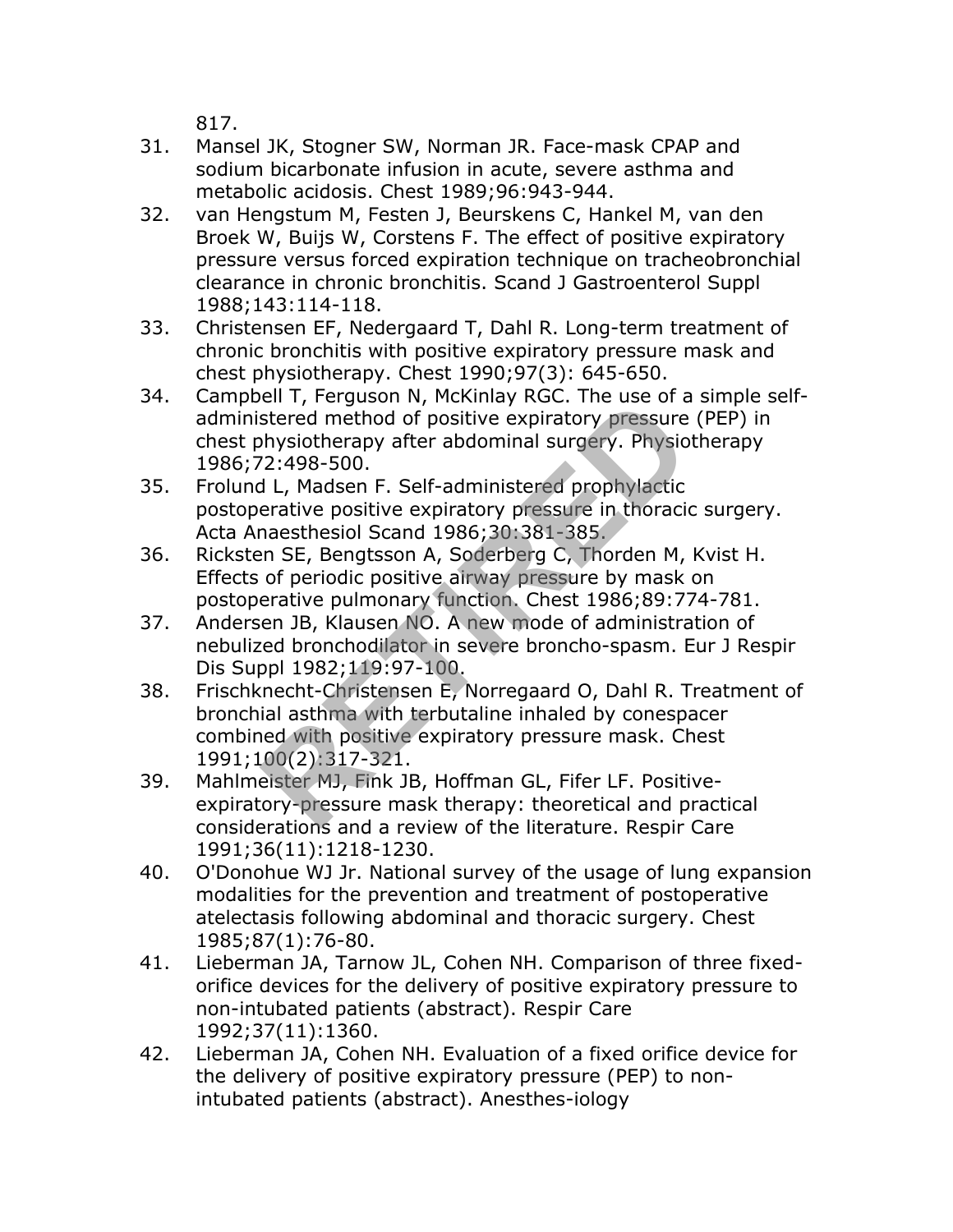1992;77(3A):A586

- 43. O'Dononue WJ Jr. Postoperative pulmonary complications: when are preventive and therapeutic measures necessary? Postgrad Med 1992;91:167-170,173-175.
- 44. Centers for Disease Control/ Update: Universal Precautions for prevention of transmission of human immunodeficiency virus, hepatitis B virus, and other bloodborne pathogens in health care settings. MMWR 1988;37:377-388.
- 45. Centers for Disease Control. Guidelines for preventing the transmission of tuberculosis in health care settings, with special focus on HIV-related issues. MMWR 1990;39:1-29.

## **ADDITIONAL BIBLIOGRAPHY**

- Thoman RL, Stoker GL, Ross JC. The efficacy of pursed-lips breathing in patients with chronic obstructive pulmonary disease. Am Rev Respir Dis 1968;93:100-106.
- Poulton EP, Odon DM. Left-sided heart failure with pulmonary oedema: its treatment with the "pulmonary plus pressure machine." Lancet 1936; 231:981-983.
- Barach AL, Martin J, Eckman L. Positive pressure respiration and it's application to the treatment of acute pulmonary edema and respiratory obstruction. Proc Am Soc Clin Invest 1937;16: 664- 680. In Register of the Homing in patients with chronic obstructive pulmon<br>v Respir Dis 1968;93:100-106.<br>TeP, Odon DM. Left-sided heart failure with pu<br>a: its treatment with the "pulmonary plus prese." Lancet 1936; 231:981-983.
- Cheney FW, Hornbein TF, Crawford EW. The effect of expiratory resistance on the blood gas tensions of anesthetized patients. Anesthesiology 1967;28(4):670-676.
- Ashbaugh DG, Petty TL, Bigelow DB, Harris TM. Continuous positive-pressure breathing (CPPB) in adult respiratory distress syndrome. J Thorac Cardiovasc Surg 1969;57:31-41.
- Gregory GA, Kitterman JA, Phibbs RH, Tooley WH, Hamilton WK. Treatment of the idiopathic respiratory-distress syndrome with continuous positive airway pressure. N Engl J Med 1971;284:1333-1340.
- Pontoppidan H, Wilson RS, Rie MA, Schneider RC. Respiratory intensive care. Anesthesiology 1977;47:96-116.
- Andersen JB, Qvist J, Kann T. Recruiting collapsed lung through collateral channels with positive end-expiratory pressure. Scand J Respir Dis 1979;60:260-266.
- Andersen JB, Jespersen W. Demonstration of intersegmental respiratory bronchioles in normal lungs. Eur J Respir Dis 1980;61:337-341.
- MMWR publication from CDC. Occupational disease surveillance: carpal tunnel syndrome. JAMA 1989;282(7):886-889.
- Ford RM, Goodreau KM, Burns DM. Carpal tunnel syndrome as a manifestation of cumulative trauma disorders in RCPs (abstract).